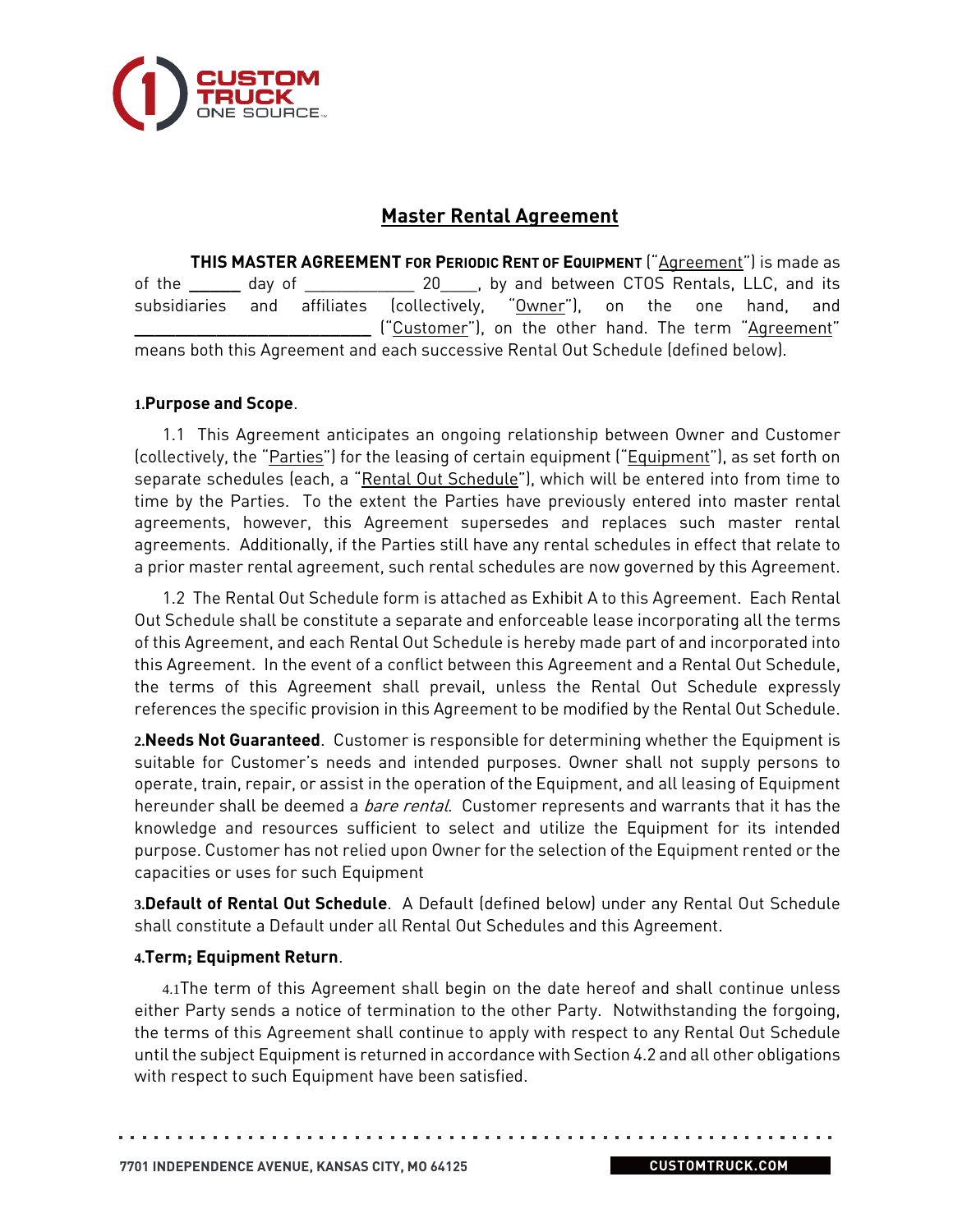

4.2Customer shall, at its sole expense, return the Equipment to the Owner at the location from which the Equipment originated or as designated by the Owner in writing. Customer shall return the Equipment in the same condition as it was at the beginning of the rental term, except for ordinary and proper use, operation service, maintenance, and repair, as determined by Owner in its sole discretion (collectively, "Reasonable Wear and Tear"). Customer shall call the number on the Rental Out Schedule to get a Pickup Ticket number no later than 5 days prior to the expiration of the rental term.

4.3Within a reasonable time after the return of the Equipment, Owner may inspect and test the Equipment to determine if it is in the same condition as it was at the beginning of the rental term, except for Reasonable Wear and Tear. If Owner determines that the Equipment is not in the same condition as it was at the beginning of the rental term, except for Reasonable Wear and Tear, Owner shall give Customer written notice of the specific defects or damages upon which Owner based its determination, and Customer shall pay for all expenses relating to service, repair, replacement, and cleaning of the Equipment required to restore it to fully operational condition. Customer also agrees to continue paying rent while such repairs are being completed.

#### **5.Payment Terms.**

5.1Customer shall make rental payments at the rates and on the terms set forth in the applicable Rental Out Schedule. All rental payments are due upon Customer's receipt of an invoice from Owner. Further, Customer's duty to make rental payments is not subject to any recoupment, set-off, or deduction for any reason, and Customer is solely responsible for paying all taxes and other charges arising out of or relating to the Equipment, including any personal property or use tax.

5.2Late rental payments are subject to interest on the unpaid balance at the rate of eighteen percent (18%) per annum or the maximum allowed by law, whichever is lesser. All payments shall be applied first against any required services, repairs, costs and expenses of enforcement of this Agreement, and accrued interest before being applied to any rental due.

**6.Title; Liens and Encumbrances.** Customer acknowledges, and agrees that Customer is a bailee of the Equipment and has no interest in or title to the Equipment. Customer shall keep the Equipment free from all liens and encumbrances, and shall notify Owner by telephone and in writing within twenty-four (24) hours of receiving notice of any lien, attachment, or other claim against the Equipment. Owner may place identification markings on the Equipment, reflecting its ownership, and file any precautionary UCC Financing Statements Owner may determine as necessary or desirable.

#### **7.Customer Duties.**

7.1In connection with loading, unloading, set-up, tear-down, assembly, disassembly, handling, packing, crating, transportation, use, operation, storage, inspection, testing, service, maintenance, safety and repair of the Equipment and the performance of its obligations under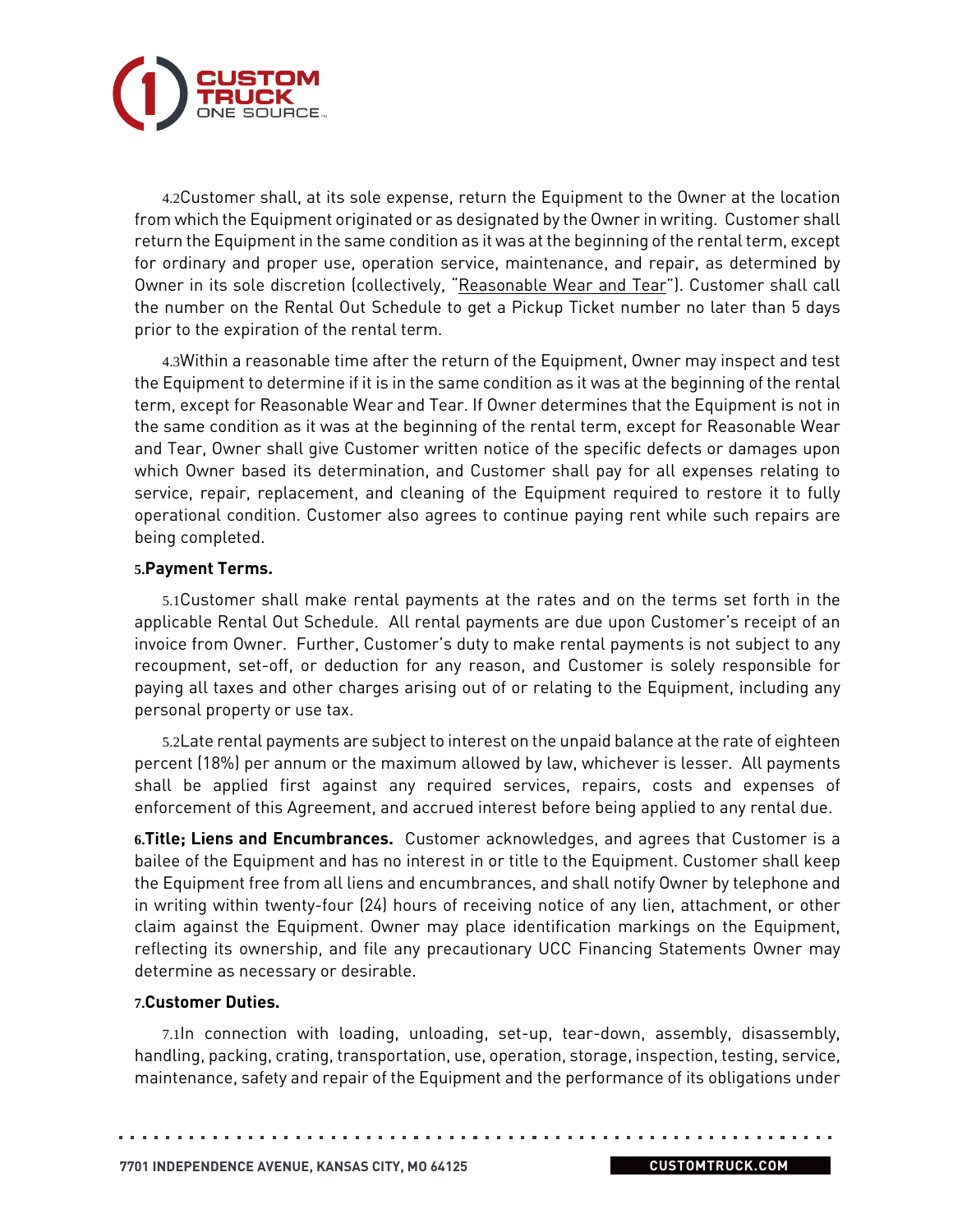

this Agreement, Customer is solely responsible for compliance with and conforming to (a) all applicable statutes, ordinances, judgments, opinions, decrees, injunctions, writs, rules, regulations, orders, licenses, and permits of or from any governmental, judicial, administrative, or regulatory authority ("Laws"), including the Occupational Safety and Health Agency and the U.S. Department of Transportation (the "USDOT"); (b) all applicable industry standards and practices, including American National Standards Institute (ANSI) B30.5 (2008) ("Industry Standards"); and (c) all specifications of the Equipment manufacturer, including the Equipment manufacturer's rated load capacity and counterweight requirements and all requirements necessary to maintain any applicable manufacturers' warranties ("Manufacturer's Specifications"). OWNER will provide manuals for operation, repair, or other matters relating to the Equipment.

7.2Customer shall take all steps necessary to ensure and protect the health, safety, and welfare of all people who operate or assist in operating, and all persons and property in proximity to, the Equipment. Customer shall perform all inspections, testing, and analyses required, and take all remedial steps necessary, to ensure that the Equipment is properly and safely transported, erected, used, operated, stored, and dismantled at each site where it is located.

7.3Under no circumstances shall the Equipment be used for (a) the transportation, storage, use or removal of any hazardous products or materials (as defined by the United States Environmental Protection Agency or any state regulatory or enforcement agency); or (b) any farming purpose or for the transporting of passengers or livestock or animals.

7.4Except as set forth in Section 10 below, or as may be authorized in writing by Owner, Customer shall not undertake or authorize any alterations, modifications, or repairs to or replacement of the Equipment, and if required by Owner, Customer shall pay the cost to restore the Equipment to its original configuration and condition, upon return of the Equipment, except for Reasonable Wear and Tear.

7.5Customer shall not, under any circumstances, utilize Owner's USDOT number in its use or transportation of the Equipment.

**8.Inspection of Equipment.** Customer shall, at its sole expense and obligation, inspect and test the Equipment upon its receipt of the Equipment being rented. Customer will be deemed to have accepted the Equipment AS IS and acknowledged that it is in good, safe and serviceable condition unless it delivers written notice of rejection to Owner within 24 hours of delivery of the Equipment, stating specific defects or damages. Within a reasonable time of its receipt of such written notice, Owner shall, at its sole election, (a) service, repair or replace the Equipment, or (b) cancel the Rental Out Schedule (or portion thereof relating to the rejected Equipment) and refund any payments received from Customer with respect to such Equipment.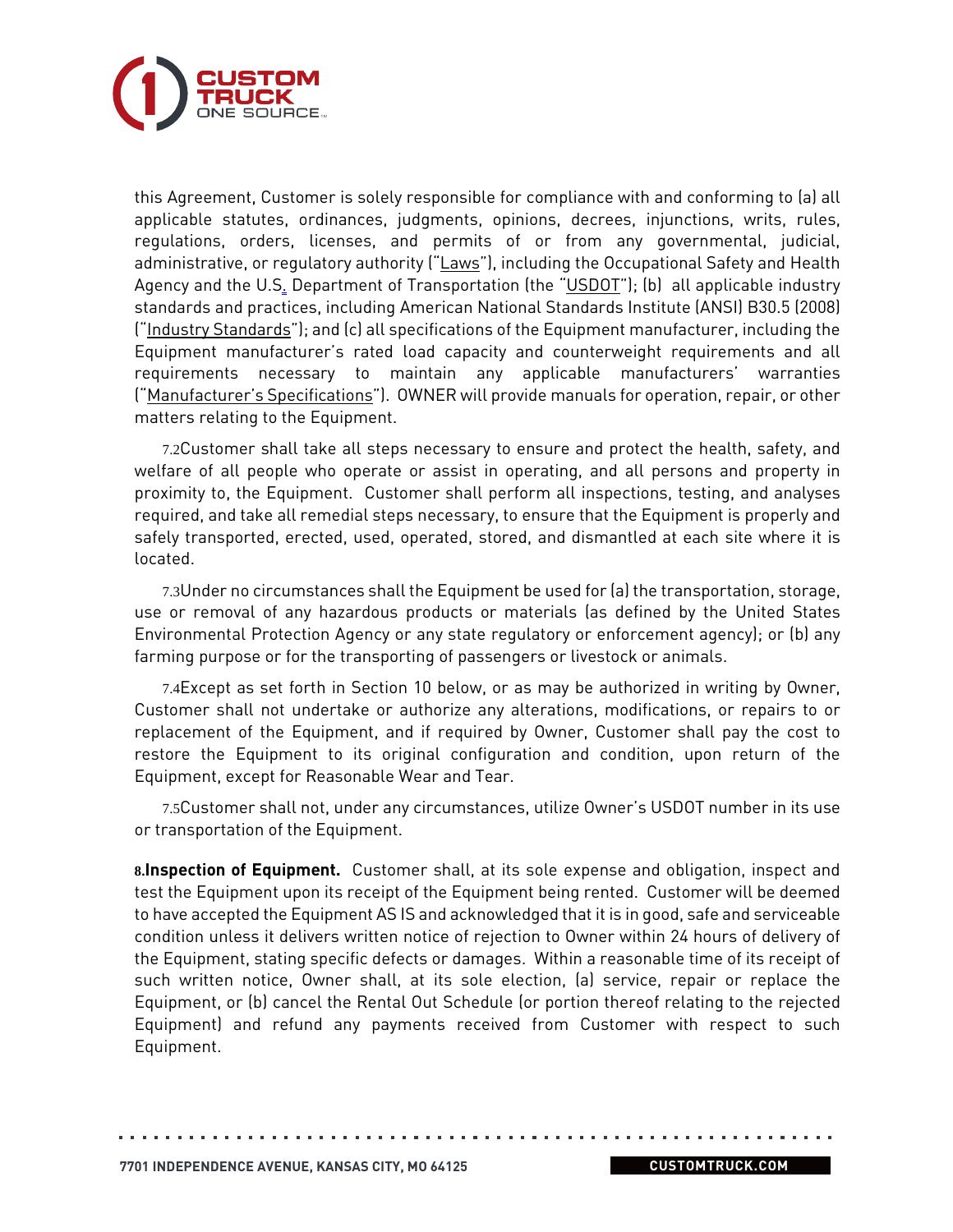

#### **9.Transport of Equipment.**

9.1Customer is solely responsible for all expenses relating to transportation of the Equipment from the point of origin to each destination, including but not limited to the location where the Equipment is to be returned at the end of the rental term, including costs associated with demurrage, assembly, disassembly, loading, unloading, handling, packing, crating, documentation, import, export, clearances, taxes, penalties, assessments, fines, duties, tariffs, tolls, fees, freight, and other charges.

9.2Unless Owner assumes responsibility to transport the Equipment from the point of origin to a point of destination ("Owner Transport"), Customer is solely responsible for all losses and damage relating to transportation of the Equipment from the point of origin to each destination ("Customer Transport"). Regardless of whether the Equipment is being moved via an Owner Transport or a Customer Transport, however, Customer shall inspect and inventory the Equipment at each destination and, to the extent any loss or damage has occurred, take all steps required to preserve a claim against the carrier for such loss or damage, including but not limited to obtaining a written acknowledgment from the carrier as to all such loss or damage.

#### **10.Use, Operation, and Maintenance of Equipment.**

10.1Customer shall use, operate, and store the Equipment only: (a) in the normal course of Customer's business; (b) at the Job Site set forth in the Rental Out Schedule of Equipment; (c) in compliance with all Laws, Industry Standards, and Manufacturer's Specifications; and (d) in a manner consistent with its design and the manufacturer's intended use and does not subject the Equipment to more than Reasonable Wear and Tear. Customer will not use or transport the Equipment outside the continental United States.

10.2Customer shall be solely responsible for the supervision and control over the Equipment and all persons operating or assisting in the operation of the Equipment, and for arranging or providing training, instruction, and direction to all such persons. Customer shall not allow anyone who is not competent, licensed, experienced, and reliable to operate or assist in the operation of the Equipment.

10.3Customer shall maintain the Equipment at its own expense in satisfactory working order and repair and to perform, or cause to be performed, regular, periodic preventive maintenance as well as cleaning and adjustment of same in accordance Industry Standard and the Manufacturer's Specifications. Customer shall ensure that each person who performs such maintenance is competent, trained, experienced, and qualified to do so, and that all parts that may be replaced or incorporated into the Equipment in connection with such maintenance are from the original equipment manufacturer and are of the same quality, useful-life, utility, and value as the parts being replaced. All parts, materials, and supplies furnished or incorporated into the Equipment in connection with the foregoing requirements are the property of Owner immediately upon installation.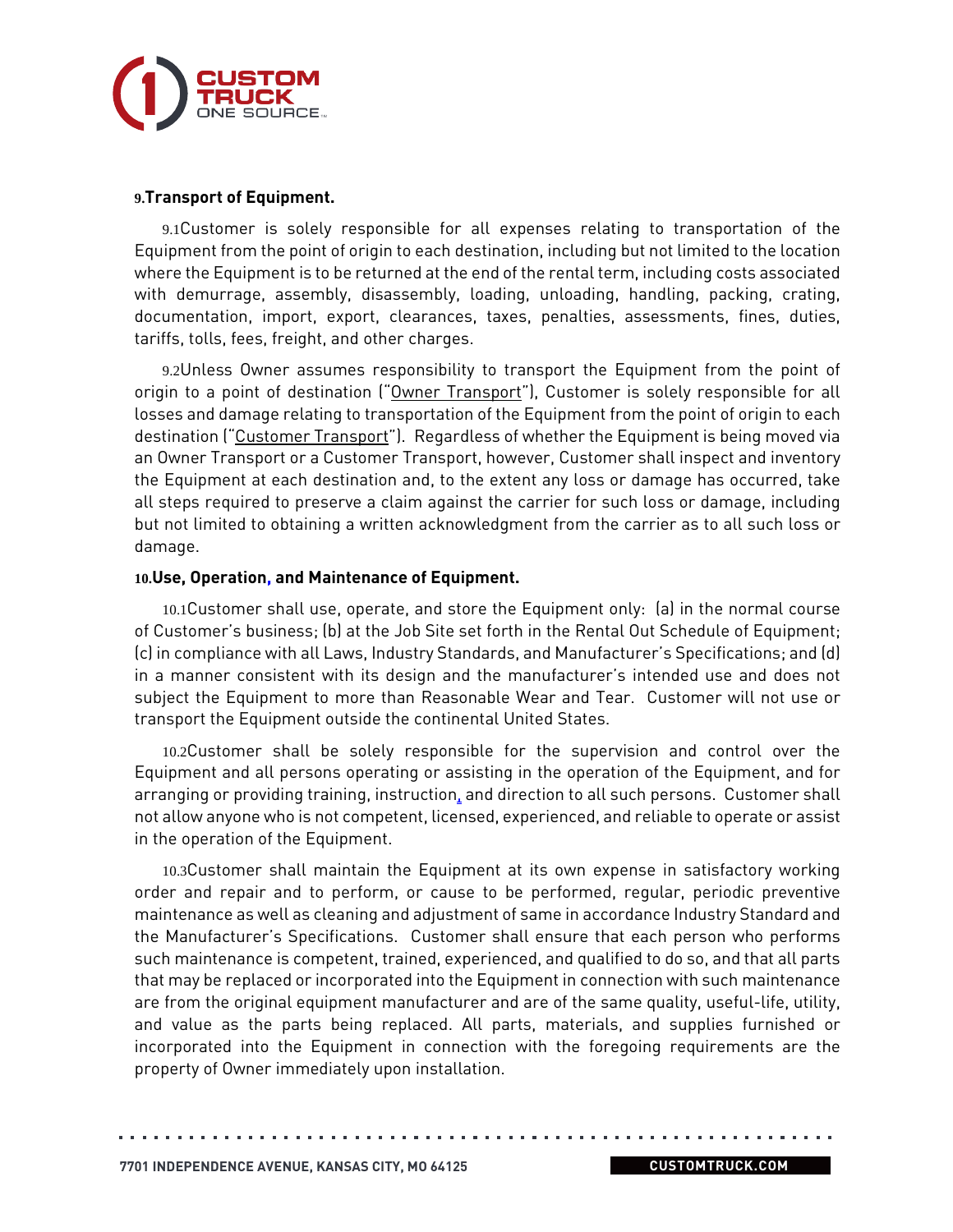

10.4 In the event that any Equipment or component becomes defective for use or requires repair due to Reasonable Wear and Tear and Customer has complied with its care and maintenance obligations under this Agreement, Owner shall, at its sole option: (a) repair or replace the defective Equipment or component, in which case rent will be abated during the period the Equipment is not usable by Customer; or, (b) cancel the remaining rental term relating to such Equipment, in which case Customer will not be entitled to the refund of any rent paid prior to such cancellation.

10.5 If any Equipment is "High Rail Equipment" (as indicated in the applicable Rental Out Schedule), Customer shall perform the additional maintenance set forth on Schedule 1 attached to this Agreement.

10.6 If any Equipment is "Hydrovac/Vacuum Equipment" (as indicated in the applicable Rental Out Schedule), Customer shall perform the additional maintenance set forth on Schedule 2 attached to this Agreement.

10.7 Owner shall have the right, but not the duty, to inspect the Equipment to ensure its proper upkeep, at any time during the rental term.

#### **11.Damage; Insurance.**

11.1Customer is solely responsible for all risk and actual losses and damage to the Equipment, regardless of cause, other than Reasonable Wear and Tear. Customer shall notify Owner in writing regarding all losses or damage within twenty-four (24) hours of any occurrence. In the event the Equipment is lost, stolen, destroyed, or in Owner's judgment is damaged beyond repair, Customer shall immediately pay to Owner the stated value of the Equipment, as set forth on the applicable Rental Out Schedule (the "Stated Value"). Rental payments, which were made prior to the loss or damage, shall not be applied to payment of the Stated Value. But, in the event the Equipment is damaged but reparable in Owner 's judgment, Customer shall be responsible to pay for the: (a) all the costs to repair the Equipment; and (b) all rental payments, until such repairs have been completed to Owner's satisfaction and the Equipment has been returned to Owner.

11.2Customer shall, at its sole expense, secure and maintain the minimum insurance coverage subject to maximum deductibles acceptable to Owner, along with the required stipulations, all as set forth in Schedule 3 attached to this Agreement. Compliance with these insurance requirements shall not release or limit Customer's liability under this Agreement.

#### **12.Default.**

12.1Customer shall be in default if: (a) Customer or any guarantor violates or breaches any term of this Agreement (including any Rental Out Schedule); (b) Customer fails or refuses to satisfy any of its duties or obligations under this Agreement (including any Rental Out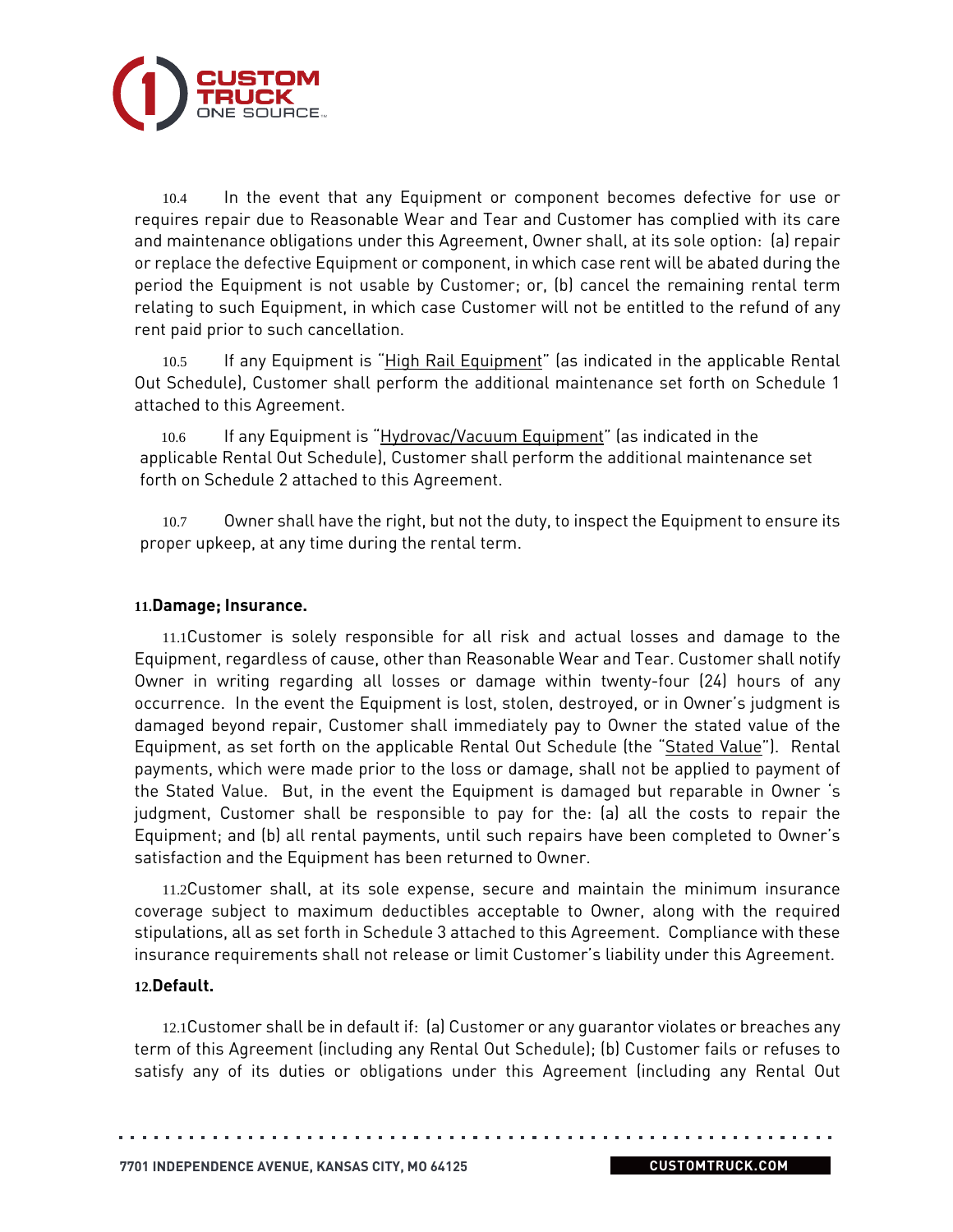

Schedule); (c) Customer or any guarantor becomes insolvent by reason of an inability to pay debts as they mature, makes an assignment for the benefit of creditors, or becomes subject to any proceeding in bankruptcy; (d) Customer attempts to or does assign, sublease, or transfer any right or interest in this Agreement without first obtaining Owner's written consent; (e) Owner determines, in its sole discretion, that the Equipment is being abused or

neglected, in danger of being lost, damaged, levied upon, or subject to seizure; or, (f) any guarantor of this Agreement or any Rental Out schedule fails to comply with any term or condition of any guaranty (each of the foregoing, a "Default").

12.2In the event of a Default, Owner may, at its sole option and in addition to any other rights and remedies it may have at law or in equity, elect any one or more of the following:

(a) terminate this Agreement, the applicable Rental Out Schedule, and/or all Rental Out Schedules, and accelerate and recover from Customer all sums due under this Agreement and all terminated Rental Out Schedules;

(b) enter upon any premises where the Equipment is located, without prior notice, for the purpose of inspecting the Equipment and, in Owner's sole discretion, taking possession of the Equipment without legal process. If Owner repossesses the Equipment, Customer expressly waives all further rights to possession and all Claims (defined below) for losses and damages arising from or relating to repossession, and Owner shall be entitled to recover all damages, including expenses and attorney's fees incurred in repossessing the Equipment and restoring it to the condition it was in at the beginning of the rental term; and/or

(c) remedy any default or violation of this Agreement, including but not limited to securing and maintaining the insurance coverage required under this Agreement, paying taxes, penalties, assessments, fines, duties, tariffs, tolls, fees, freight, and other charges relating to the Equipment, and then recover such expenses from Customer. Rental payments, at the sole discretion of Owner, shall be first applied to repayment of such expenses.

12.3In the event of a Default, Owner shall be entitled to recover collection agency fees and attorney's fees for any outside attorney that is retained relating to any Default hereunder, whether suit is filed or not, or in defense of any Claim (defined below) or representation in any bankruptcy or similar proceeding.

#### **13.Disclaimer of Warranties; Limitation of Liability.**

13.1**OWNER DOES NOT MAKE NOR GIVE ANY EXPRESS, IMPLIED, OR STATUTORY WARRANTIES OR REPRESENTATIONS AND HEREBY EXPRESSLY DISCLAIMS ALL WARRANTIES AND REPRESENTATIONS, INCLUDING BUT NOT LIMITED TO ANY EXPRESS WARRANTY, IMPLIED WARRANTY OF MERCHANTABILITY, IMPLIED WARRANTY OF FITNESS**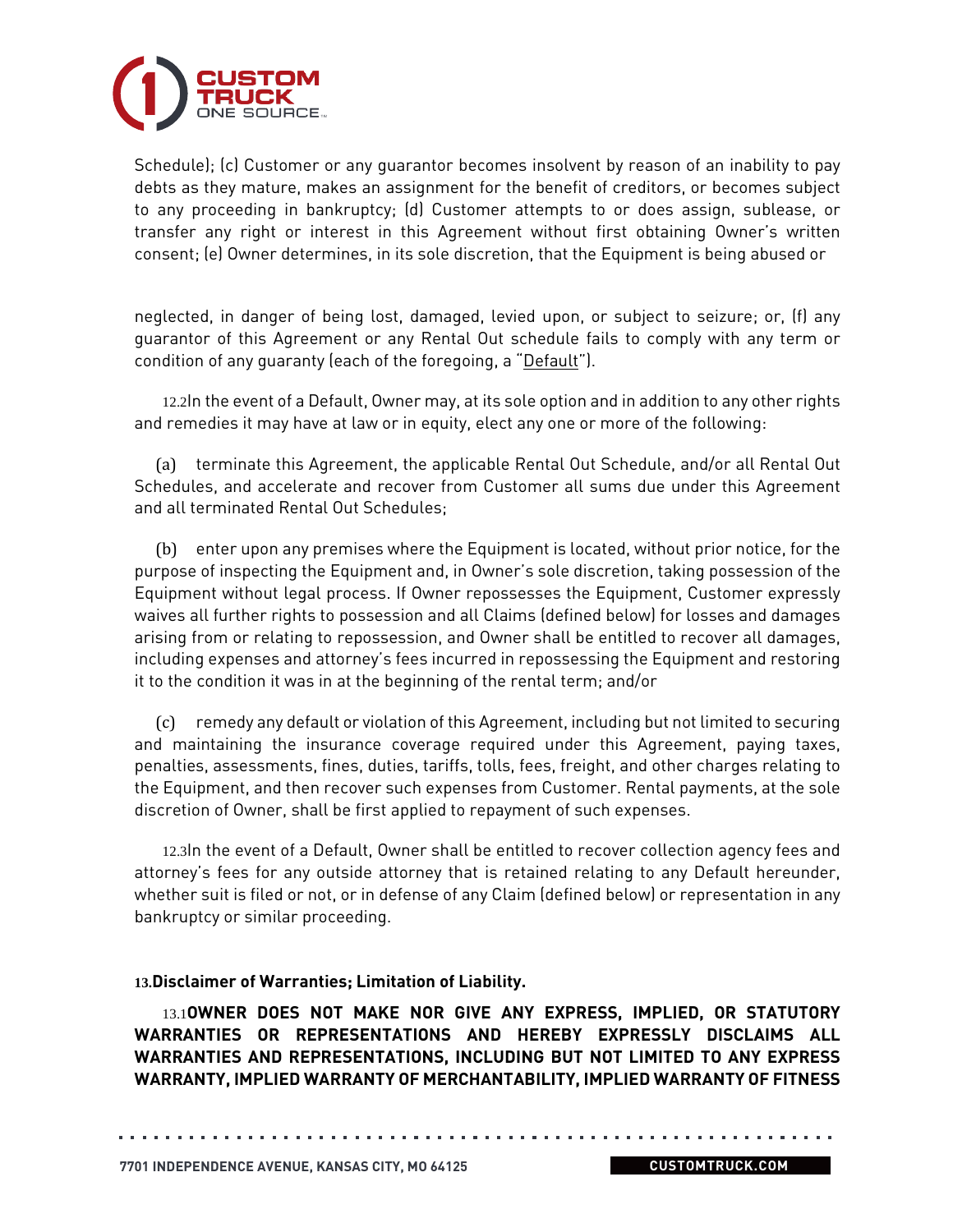

**FOR A PARTICULAR PURPOSE AND IMPLIED WARRANTY ARISING FROM USAGE OF TRADE, PRIOR COURSE OF DEALING, OR PRIOR COURSE OF PERFORMANCE. IN NO EVENT SHALL OWNER BE LIABLE FOR LOSS OF OR DAMAGE TO CARGO, LOSS OF PROFITS OR BUSINESS OR FOR DIRECT, INDIRECT, INCIDENTAL, SPECIAL OR CONSEQUENTIAL DAMAGES OF ANY NATURE, HOWSOEVER CAUSED.**

13.2To the extent there may be any warranty in existence from any manufacturer, Customer shall look only to such manufacturer's warranty.

13.3Subject to Section 8 above, Customer rents the Equipment AS IS and Owner has not made, and does not make, any representation or warranty, express or implied, as to the value, condition, quality, material, workmanship, design, capacity, merchantability, durability, fitness, or suitability of the Equipment for any use or purpose, or any other representation or warranty whatsoever, express or implied.

13.4Owner shall have no liability for: (a) damages arising out of, or in any way related to, Customer's use of, or inability to use, the Equipment, including, but not limited to damages resulting from the condition, failure, or operational difficulty of the Equipment, and any direct, indirect, incidental, special, or consequential damages; (b) bodily injury, personal injury, property damage, loss of use, business interruption, loss of profits, loss, diminishment of earnings or earning capacity, or injury, damage, or adverse affect on credit; or, (c) interference with or breach of contract (express or implied), detrimental reliance, interference with advantageous, business, contractual, or employment relationships.

13.5Owner's maximum liability under this Agreement shall be the total amount actually paid by Customer to Owner for the rental of the Equipment that is the subject of a Claim. Customer also acknowledges that no amounts that may be owed by Owner in respect of a Claim may be applied to set-off or reduce the rent or any other payments owed by Customer to Owner.

**14.Indemnification.** Except to the extent a Claim is caused by Owner's gross negligence or intentional misconduct, Customer is responsible for and agrees to defend, indemnify and hold Owner harmless from all claims, actions, loss, damage, costs, or expenses (collectively, "Claims"), including reasonable attorneys' fees, arising out of or related to: (a) any loss of or damage to the Equipment from any cause whatsoever during the Term of this Agreement; (b) the use of the Equipment during the Term of this Agreement; (c) any breach of this Agreement by Customer; (d) negligent acts or omissions by Customer or its affiliates, employees, contractors, or agents; or, (e) any violation of any applicable Laws. In the event Customer fails to perform its obligations hereunder, Owner shall be entitled to recover attorneys' fees in enforcing the terms of this Agreement. The indemnification obligations set forth in this Section 14 shall survive the termination of this Agreement for any reason.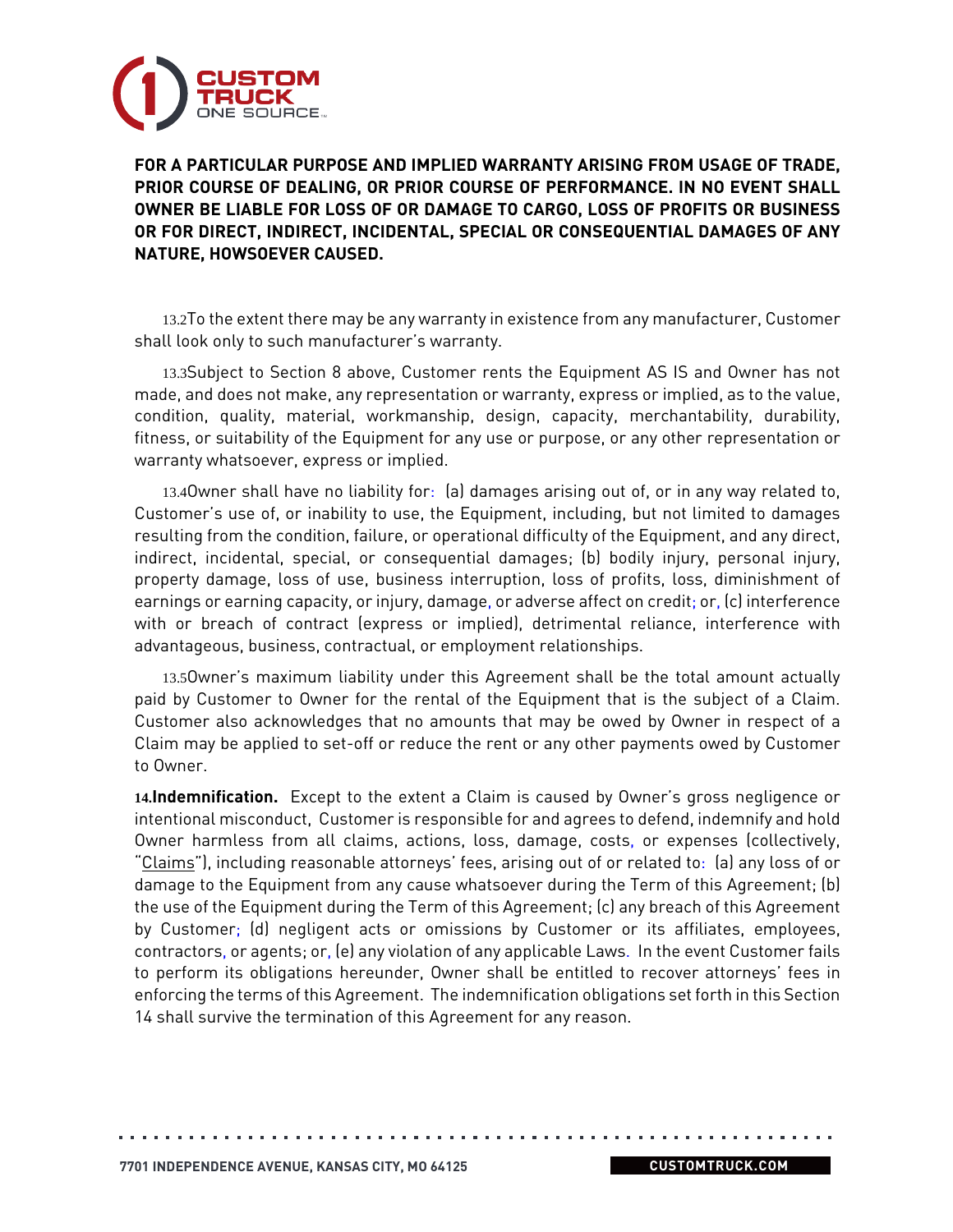

#### **15.Sub-Lease and Assignment.**

Customer shall not assign, mortgage, encumber, sublease, or transfer any right or interest in this Agreement without first obtaining Owner written consent, which Owner, in its sole discretion, may withhold for any reason. Any attempt by Customer to assign, sublease, or transfer any right or interest in this Agreement without first obtaining Owner's written consent is null and void. If Owner consents to any assignment, sublease, or transfer, Customer shall remain liable hereunder unless released in writing by Owner.

15.1Customer acknowledges and agrees that Owner may transfer, assign or grant a security interest in the Equipment, this Agreement, any Rental Out Schedule and any and all rights of Owner hereunder or thereunder to a third party (with its successors and assigns, "Assignee") without Customer's consent. Customer acknowledges and agrees that all of its rights under this Agreement in and to the Equipment, including Customer's right to possession of the Equipment, are subordinate, junior, and subject to the rights and claims of any Assignee against the Equipment under any instrument, lease, mortgage or title retention or other security agreement, whether now existing or hereafter created, including but not limited to the right of Assignee to repossess and take possession of the Equipment. Customer consents and agrees to the assignment to Assignee of (i) all monies due or to become due to Owner under this Agreement and (ii) all rights and privileges of Owner under this Agreement. Customer promises and agrees to settle all claims against Owner directly with Owner and hereby waives, relinquishes and disclaims as to Assignee all claims, counterclaims, rights of set-off, and defenses Customer may have against Owner, including any right to withhold payment of or to refrain from paying, any monies that are due or to become due under the terms of this Agreement. Customer agrees and acknowledges that Assignee has not assumed and will not have any obligations or liabilities under this Agreement to Customer or to any other person by reason of the aforementioned assignment or otherwise. Customer agrees, upon Assignee's written request, to pay all rent and other amounts owing under this Agreement directly to Assignee at the address provided by Assignee.

**16.Privacy; Waiver.** Owner may receive from and disclose information Owner receives from Customer to any individual, corporation, business trust, company, partnership, joint venture, or association for business related purposes, including to any credit reporting agency or similar entity. Customer further authorizes any entity to release to Owner or its affiliates current and historical information related to Customer's accounts, credit application, and credit experience.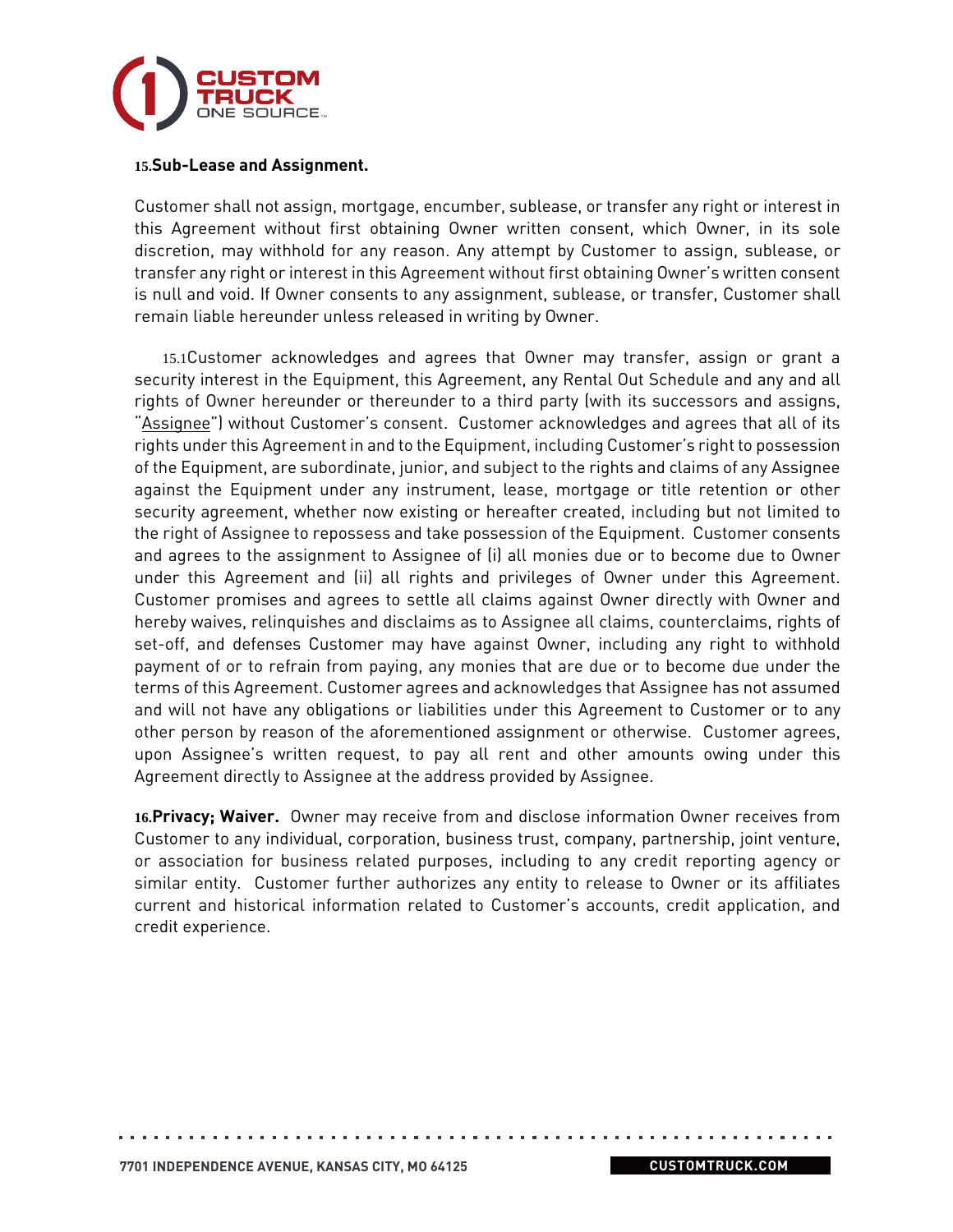

**17.Notices and Communications.** All written notices and communications required to be given under this Agreement shall be delivered to:

CTOS Rentals, LLC, Attn: Credit 7701 Independence Ave Kansas City, MO 64125 Email: credit@customtruck.com

#### **18.Miscellaneous.**

18.1Customer waives the right to bring any counter-claim, compulsory or otherwise, in any suit brought by Owner, and Owner in consideration hereof waives any right to claim that any such counter-claim was compulsory in any separate action brought by Customer against Owner.

18.2CUSTOMER AND OWNER EACH HEREBY WAIVE ANY RIGHT TO TRIAL BY JURY AS TO ANY BREACH OF THIS AGREEMENT OR ANY OTHER CLAIM OR SUIT BY CUSTOMER, RELATING TO THIS AGREEMENT OR OTHERWISE, AGAINST THE OTHER PARTY WHETHER THE OTHER PARTY IS THE SOLE DEFENDANT OR NOT.

18.3Customer acknowledges the right and opportunity to have this Agreement reviewed by legal counsel, if so desired.

18.4This Agreement was arrived at after thorough bargaining and negotiations, and shall be construed as if the Parties jointly prepared it; and any uncertainty or ambiguity shall not be construed or interpreted against either of the Parties.

18.5This Agreement and each Rental Out Schedule shall be binding upon and inure to the benefit of, and shall be enforceable by or against, the Parties' respective successors, permitted assigns, heirs, administrators, executors, and trustees. Except as otherwise expressly stated herein, this Agreement does not confer any rights or benefits on persons or entities which are not Parties to this Agreement, as third party beneficiaries or otherwise.

18.6The failure to enforce any provision, right, or remedy under this Agreement or at law shall not constitute a waiver of such provision, right, or remedy or of a Party's right to thereafter enforce each and every provision. A waiver of any default, breach, or violation of this Agreement or any provision of this Agreement shall not operate or be construed as a waiver of any other provision of this Agreement or of any subsequent default, breach, or violation.

18.7The Parties shall cooperate to execute all supplementary documents, and to take all additional actions that may be necessary or appropriate to give full force and effect to the terms and intent of this Agreement, to the extent that such documents and actions are not inconsistent with this Agreement.

18.8If any term, provision, or part of this Agreement is determined to be invalid, unenforceable, or void for any reason whatsoever, then such invalid, unenforceable, or void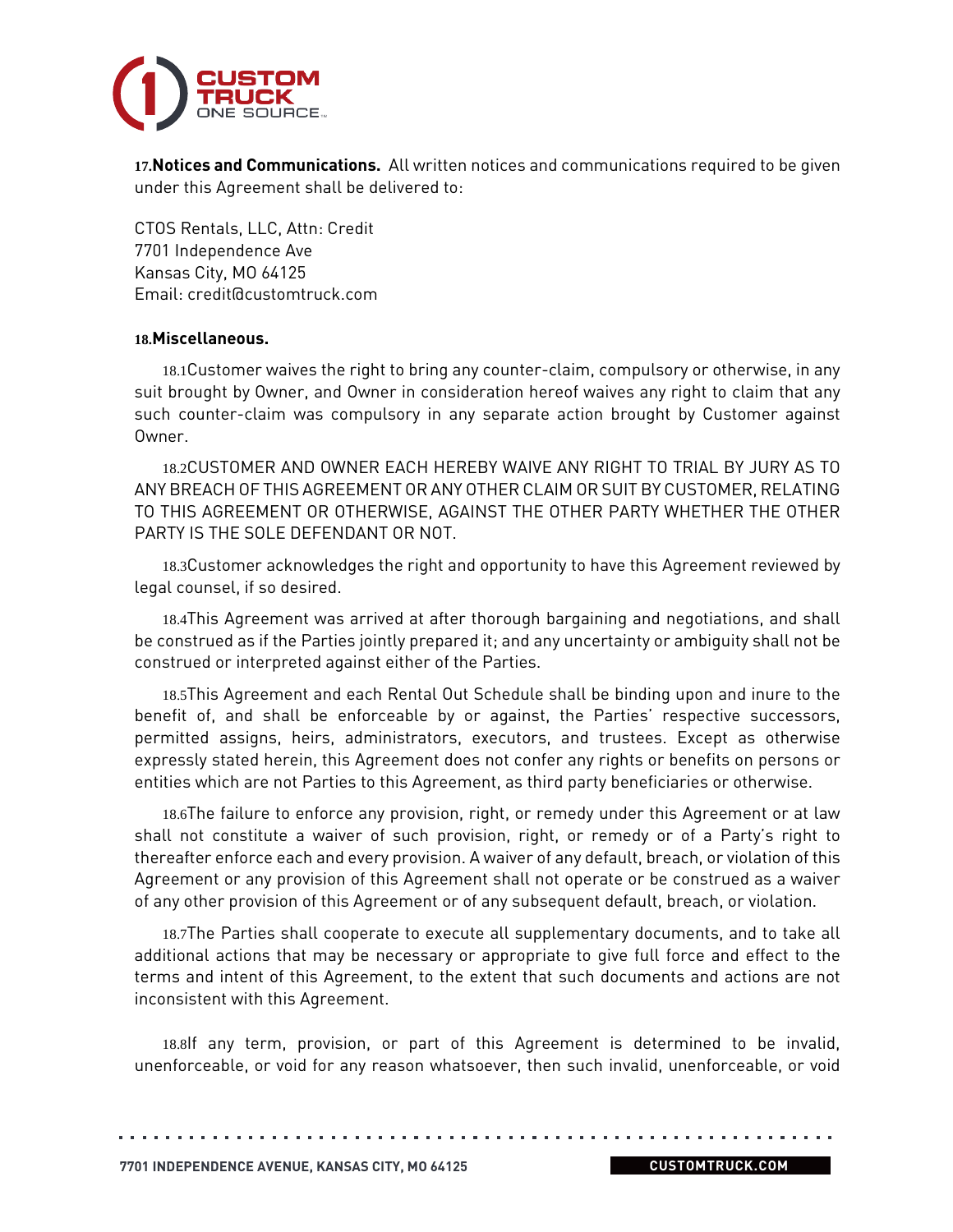

term, provision, or part shall be severed from this Agreement and shall not affect the validity or enforceability of the remainder of this Agreement.

18.9This Agreement shall be governed by and construed, interpreted, and enforced in accordance with the laws of the State of Missouri, without giving effect to the principles of conflict of laws. Each of the Parties consents to the jurisdiction and venue of the state and federal courts for Jackson County, Missouri. If Customer brings any claim or action against Owner, the exclusive jurisdiction is the Circuit Court of Jackson County, Missouri. At Owner's option, it may file suit in the Missouri courts as set forth herein or such other court as may have jurisdiction of Customer and/or any guarantor and Customer consents thereto.

18.10This Agreement and each Schedule hereto: (a) contains the complete and final expression of the agreement between the Parties; (b) supersedes all prior negotiations, representations, or agreements, either written or oral, between the Parties; and, (c) shall not be varied or contradicted by extrinsic evidence, usage of trade, prior course of dealing, or prior course of performance. No promises, representations, or inducements have been made, except as provided in this Agreement. The terms and provisions of this Agreement shall not be modified, changed, amended, or supplemented except in a writing signed by both Parties. This Agreement may be executed in any number of counterparts, all of which together shall constitute one agreement binding on the Parties.

[Signature pages follow]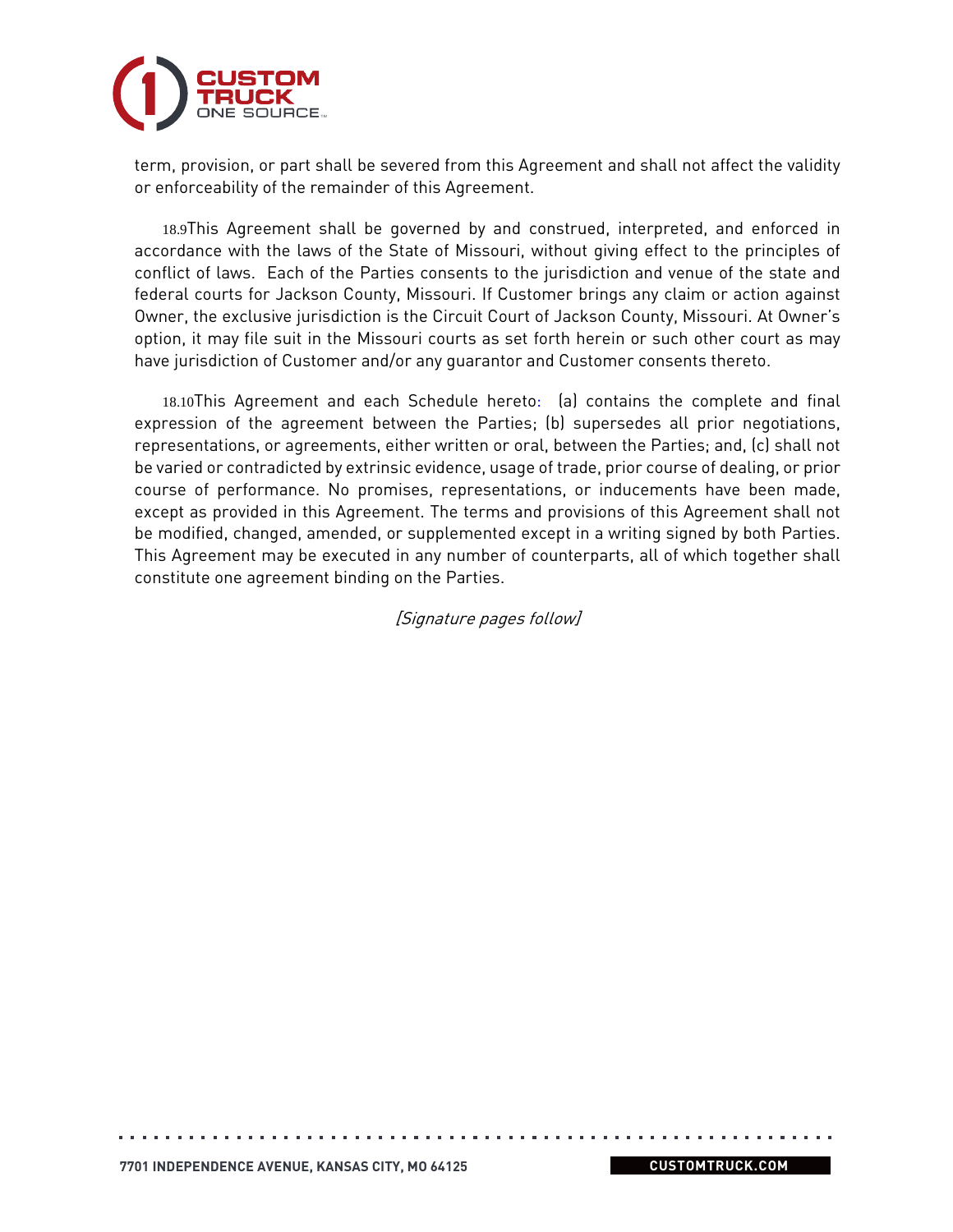

**IN WITNESS WHEREOF,** the Parties have executed this Master Agreement as of the day and year first above written.

| <b>CTOS RENTALS REPRESENTATIVE</b> | <b>CUSTOMER</b> |
|------------------------------------|-----------------|
|                                    |                 |
|                                    |                 |
|                                    |                 |
|                                    |                 |
| $P_1$ $I_2$ $I_3$                  | $P + 1$ / 100   |

 $\alpha$  , and  $\alpha$  , and  $\alpha$  , and  $\alpha$  , and  $\alpha$ 

 $\alpha$  ,  $\alpha$  ,  $\alpha$  ,  $\alpha$  ,  $\alpha$  ,  $\alpha$ 

Dated: \_\_\_\_/ \_\_\_\_\_/ 20\_\_\_\_ Dated: \_\_\_\_/ \_\_\_\_\_/ 20\_\_\_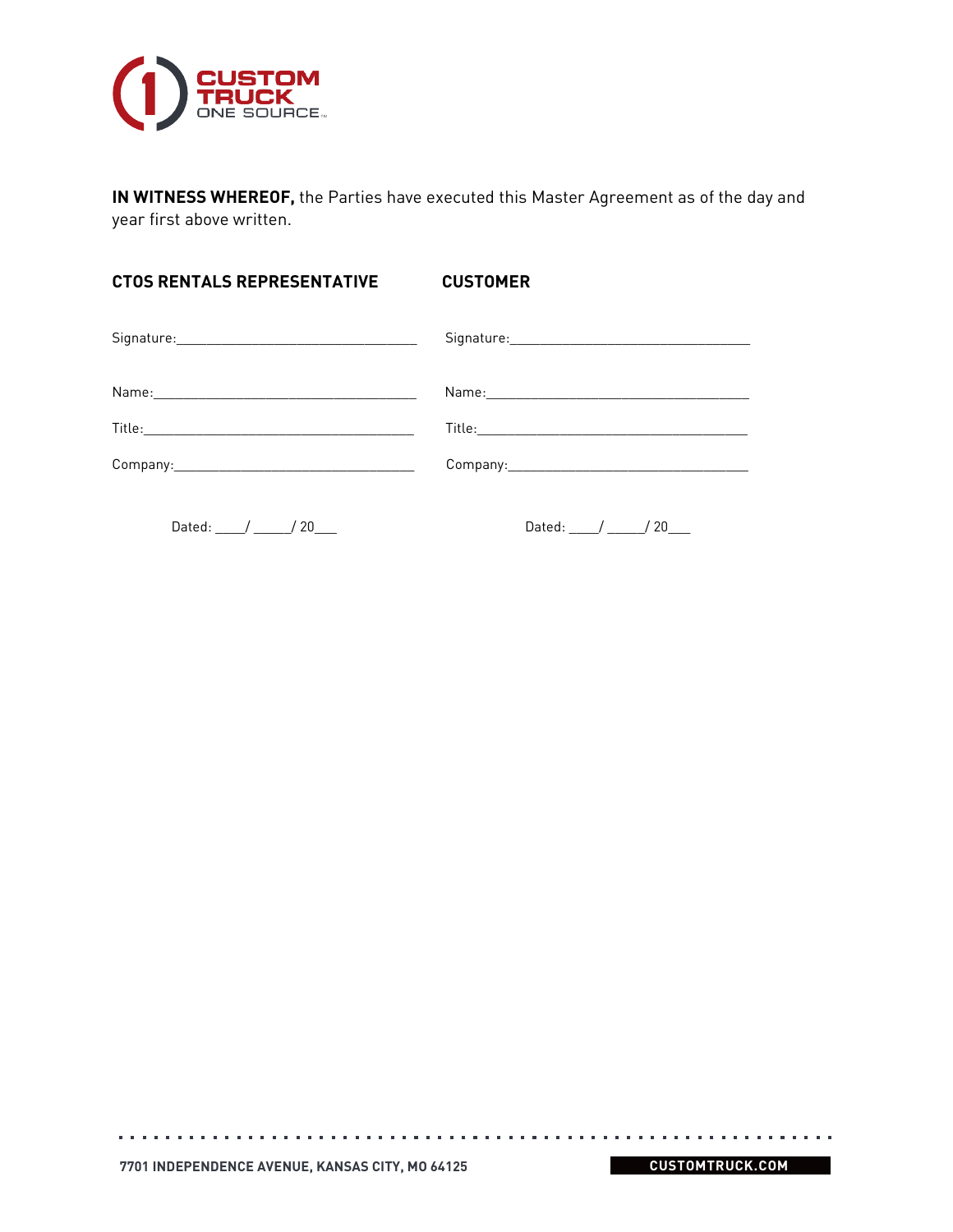

## **SCHEDULE 1**

### High Rail Maintenance

For any High Rail Equipment:

(1) Customer shall visually inspect Equipment for at least the following on a daily basis: (a) hydraulic leaks; (b) loose fasteners; and (c) excessive wear.

(2) Customer shall perform the following duties on a weekly basis: (a) grease all fittings on the rail, including six (6) in the front assembly and fourteen (14) on the rear assembly; (b) Inspect the bearing grease every 2,000 miles or six (6) months, whichever occurs first; (c) Inspect bearings and grease cavity by moving hubcaps (unless a bearing problem is suspected, in which case, Customer need not remove or repack bearings. If repacking is required the grease cavity should be filled up to 80% with suitable grease); (d) replace hubcaps using a bead of Form-A-Gasket (or equal).

(3) Customer shall change the hydraulic oil filter element on an annual basis.

## **SCHEDULE 2**

## Hydrovac/Vacuum Equipment

- 1. Upon return of the Equipment that has encountered contaminated debris, a Material Safety Data Sheet is required for the contaminant encountered.
- 2. Customer agrees to decontaminate the equipment in every instance, even if equipment has failed.
- 3. Customer shall be responsible for paying for any parts determined to be contaminated by Owner, and such parts shall be replaced at retail price, plus associated labor costs..
- 4. Customer is responsible for the costs of a certified wash if determined by Owner to be necessary or required.
- 5. While the equipment is being repaired for damages caused by Customer and while the equipment is being decontaminated, Customer will continue to pay the rental rate as set forth in the Rental Out Schedule.
- 6. Customer is responsible for the costs associated with dirty filters, as determined by Owner.
- 7. Equipment that contains debris in the tank will be subject to a \$500 fee, plus associated labor costs.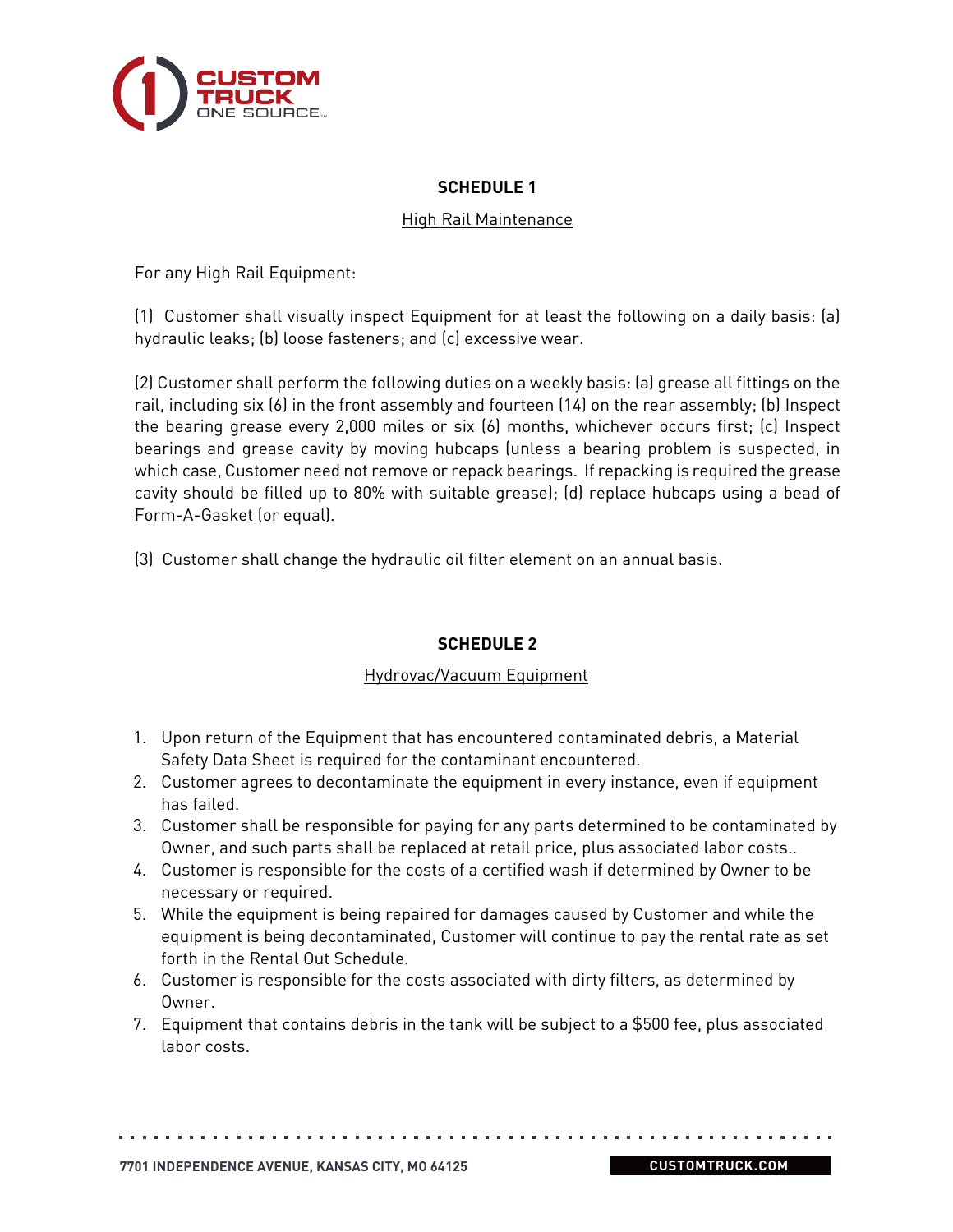

- 8. Customer is responsible for reporting and paying all IFTA fuel taxes.
- 9. In addition to the maintenance obligations contained in the Agreement, Customer must:
	- Check all oil levels daily
	- Clean filter and cyclone daily
	- Lubricate the equipment as required
	- Check tire pressure
	- Follow all DOT operation regulations associated with the operation of the Equipment
- 10. Customer is responsible for all costs associated with the repair of the Equipment caused by lack of proper maintenance and care, improper operation of the Equipment and/or negligence in operating or maintaining the Equipment.
- 11. Equipment returned with less than a full tank of fuel will be charged an \$85.00 labor fee, plus the cost of the fuel.

# **SCHEDULE 3**

### Insurance Requirements

1. Customer shall, at its sole expense, secure and maintain the minimum insurance coverage subject to maximum deductibles acceptable to Owner, along with the stipulations set forth below:

Workers Compensation Insurance in an amount equal to statutory limits/requirements and employers liability with minimum limit of \$1,000,000 for each accident. Where applicable, endorsements for U.S. Long Shore and Harbor Workers Compensation Act and Maritime Coverage shall be attached to the policy and noted on the certificate.

Commercial General Liability ("CGL") Insurance on an occurrence basis, with minimum limits of \$1,000,000 per occurrence and \$2,000,000 in aggregate, including bodily injury, property damage, for Customer's indemnity obligations in this Agreement. If the CGL coverage contains a General Aggregate Limit, such General Aggregate shall apply to each project. CGL Coverage shall be written on ISO Occurrence form-or a substitute form providing equivalent coverage.

Inland Marine/All Risk Physical Damage Insurance to cover the applicable Stated Value, for all losses or damage to the Equipment resulting from all causes, including but not limited to overloading, misuse, fire, theft, flood, explosion, overturn, accident, and "acts of god." On the Inland Marine/All Risk Physical Damage Insurance, CTOS Rentals, LLC and its subsidiaries shall be named as loss payees.